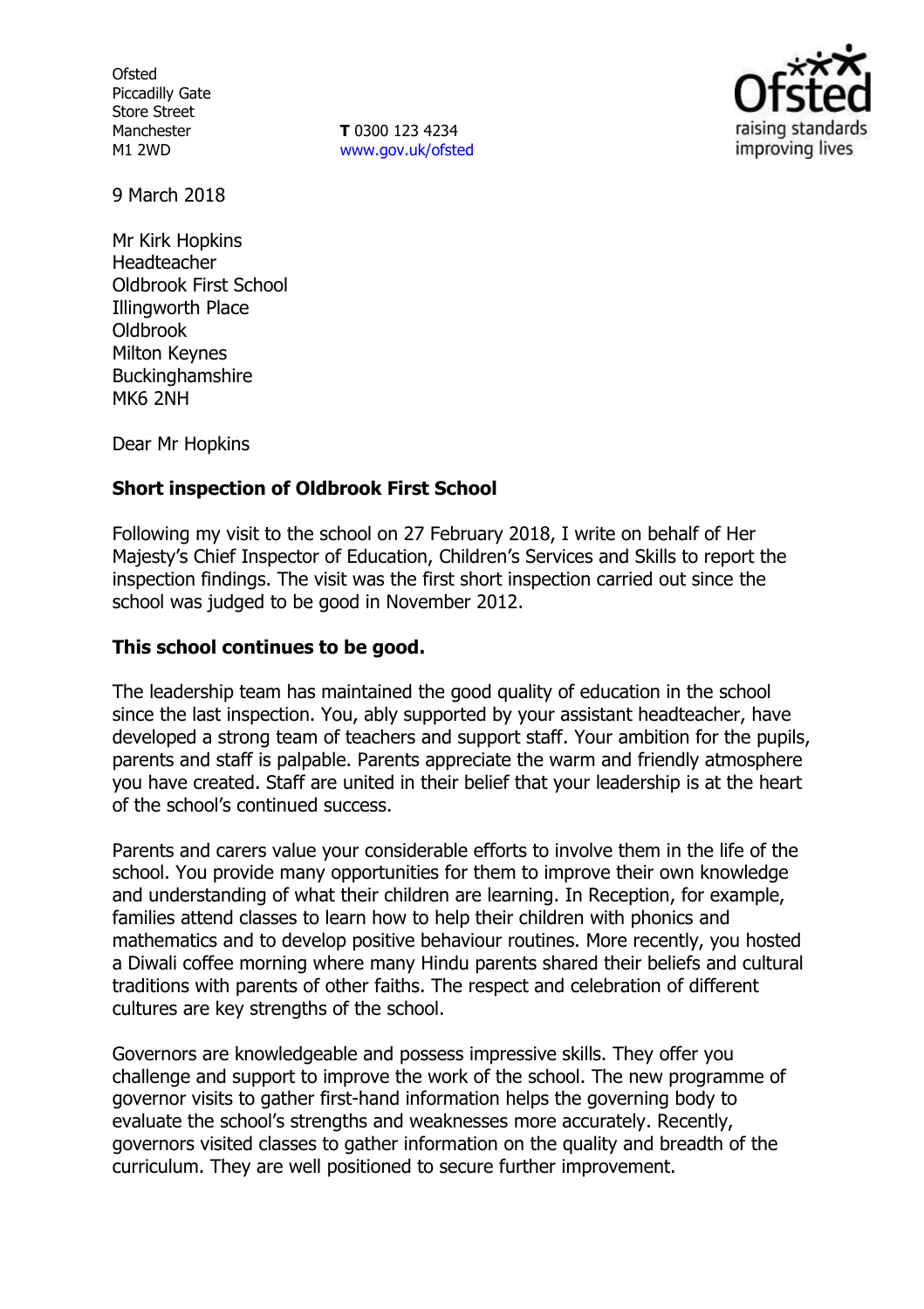

Pupils are polite, kind and considerate. They revel in the lively and interesting curriculum. Year 2 pupils study the constituent countries of the United Kingdom and used geographical information systems to identify the features of the local area. In Year 1, pupils learn about healthy eating, and planning, making and tasting their own fruit rockets. In English, pupils write well for a range of purposes. Teachers use their secure subject knowledge to help pupils to develop their vocabulary, punctuation and grammar. You rightly recognise that standards of writing in the foundation subjects do not yet match the high standards seen in English books.

At the time of the last inspection, you were asked to ensure that pupils use their calculation skills to solve mathematical problems. Pupils now quickly develop secure skills in the basics of mathematics. They use these skills to solve complex problems involving tricky concepts such as time, money and statistics. Pupils explain their thinking well and show enthusiasm and aptitude in mathematics. As a result, pupils make strong progress.

# **Safeguarding is effective**

Safeguarding procedures are fit for purpose and tailored to the needs of the school and the community it serves. Leaders and governors perform thorough checks on all staff before they take up employment. Records are securely stored and well maintained. Teachers are well trained and know how to identify and support pupils at risk of harm. They pass on concerns quickly to leaders who, in turn, use this information to get pupils the help they need.

Parents receive useful support from the school. Many attend workshops, which the school arranges, that teach them positive approaches to behaviour management. This has helped many parents to understand how best to cope with challenging behaviour. The work to promote greater attendance has been particularly effective.

Pupils know how to keep themselves safe. Pupils explained how they should 'stop, drop and roll' if caught in a fire and know how to report concerns when using computers or mobile devices.

## **Inspection findings**

- At the start of the inspection we agreed to look at: the effectiveness of safeguarding arrangements; the progress of children in early years; the level of support and challenge offered to disadvantaged pupils; and how effectively leaders evaluate the school's strengths and weaknesses to plan for, and deliver, further improvements.
- In 2016, leaders opened a new Nursery provision on site. This is now well established and provides a good start for children, particularly those who had not previously received Nursery education. Children in Nursery quickly develop social and communication skills which help them to enjoy and achieve at school. In Reception, children work with purpose and tenacity, exploring the vibrant classrooms and sharing rich experiences with their friends. Staff guide children to develop strong skills in reading, writing and mathematics. As a result, children in